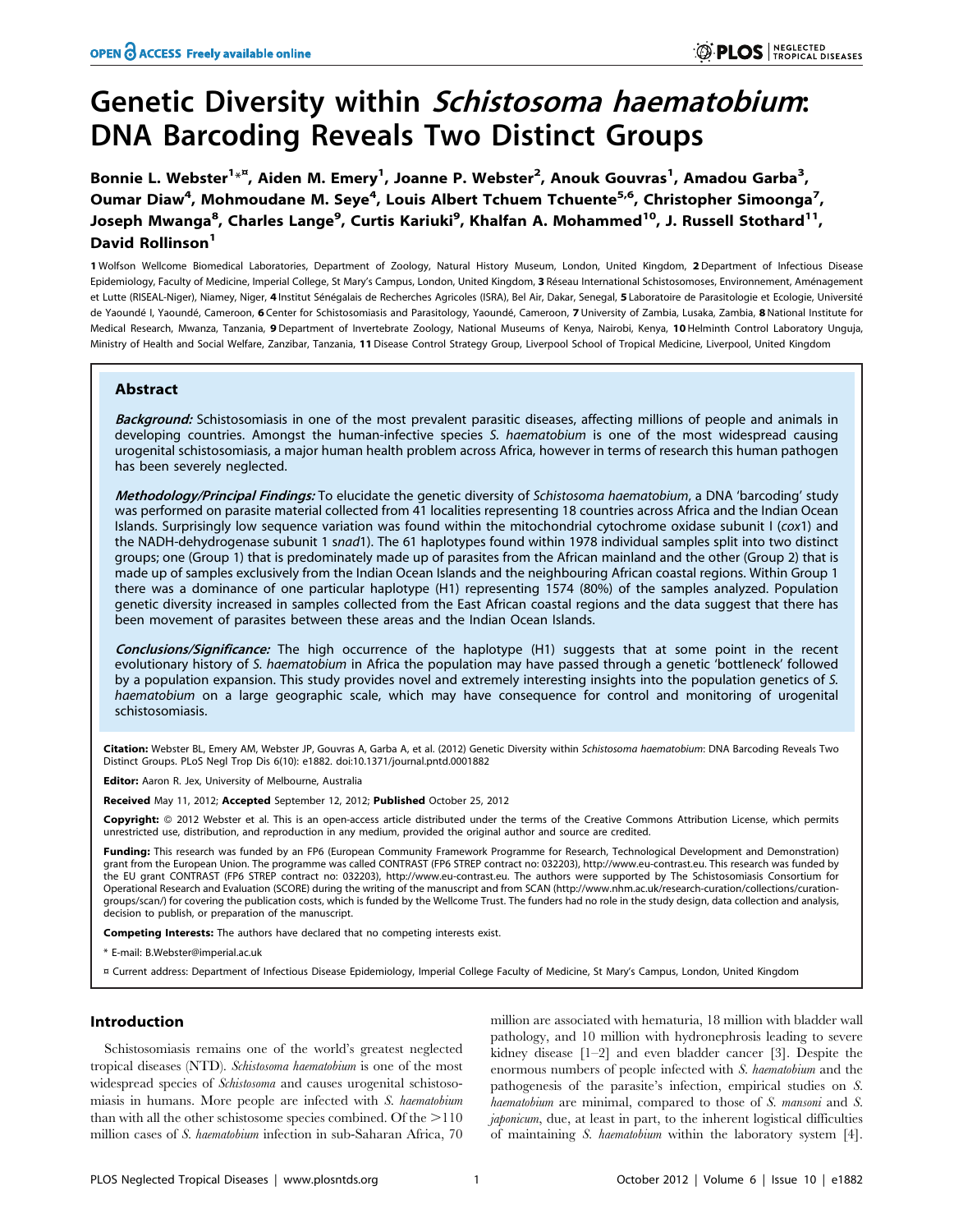## Author Summary

Schistosomiasis is a disease caused by parasitic blood flukes of the genus Schistosoma. Species that infect humans are prevalent in developing countries, having a major impact on public health and well-being as well as an impediment to socioeconomic development. More people are infected with Schistosoma haematobium than with all the other schistosome species combined, however mainly due to the inability to maintain S. haematobium in the laboratory system empirical studies on this parasite are minimal. The genetic variation of this Schistosoma species on a wide geographical scale has never been investigated. In this study, we have used a DNA 'barcoding' approach to document the genetic variation and population structure of S. haematobium sampled from 18 countries across Africa and the Indian ocean Islands. The study revealed a distinct genetic separation of S. haematobium from the Indian Ocean Islands and the closely neighbouring coastal regions from S. haematobium found throughout the African mainland, the latter of which exhibited extremely low levels of mitochondrial diversity within and between populations of parasites sampled. The data from this study provides a novel insight into the population genetics of S. haematobium and will have an impact on future research strategies.

However, as the whole-genome sequence of S. haematobium has recently been published [5], further research into this most neglected of the NTDs, at least at the genomic level, may now be facilitated.

S. haematobium has a large geographical distribution being found throughout Africa, parts of the Middle East, Madagascar and the Indian Ocean Islands and is transmitted by various intermediate snail hosts within the genus Bulinus [6]. As yet, the diversity of S. haematobium has been the subject of very few molecular studies [7– 8], although one earlier study using enzyme analyses by isoelectric focusing in polyacrylamide gels to study 22 laboratory bred isolates of S. haematobium showed some regional variation and suggested mixing of parasite strains due to human population movements [9]. It remains imperative, however, that more investigations are conducted to elucidate the extent of genetic variation across the range of this parasite if we are to realistically understand its potential evolution, transmission and perhaps ultimate control.

Praziquantel (PZQ) remains the drug of choice for treatment of schistosomiasis and for the control of morbidity. It has a good safety and therapeutic record and is easy to administer (single oral dose), generally improving the health and well-being of schistosome-infected people. National control programmes in several sub-Saharan countries aim to alleviate the burden of schistosomiasis in highly endemic areas through large-scale administration of PZQ [10–13] and are likely to place strong and novel selective pressures on the parasites, which may be predicted to impact their population structure and genetics [14–16], [8].

In recent years, developments in molecular tools, and in particular advances in DNA sequencing, have allowed greater exploration and recording of the genetic diversity of schistosome species and their hosts thereof (e.g. [17–18], [16]). Sequence variation in the mitochondrial cytochrome oxidase sub-unit I (cox1) gene is commonly compared between sampled specimens to identify evolutionary differences, as well as, similarities. Such studies have benefited from knowledge of the complete mitochondrial genome of S. haematobium, as well as other schistosomes [19– 21], thereby enhancing population-focused studies [22], [17], [4]. DNA 'barcoding' of a large number of populations of S. mansoni to date has revealed extensive population diversity with geographical structuring existing between populations [23–24]. A focused study on primarily laboratory passaged S. haematobium worms from Zanzibar also revealed substantial genetic diversity with the worms splitting into two distinct phylogenetic groups [25]. Taking a similar DNA 'barcoding' approach, the aim of this study was to document the genetic variation of S. haematobium from several areas geographically spread across Africa using historical collections of laboratory isolates but also mainly large collections of individual schistosome miracidia and cercariae sampled directly from their natural hosts, thereby avoiding the ethical and biological biases inherent within analyses of laboratory-passaged adult worms [18]. It was expected that the data would reveal any geographical structuring of the parasite populations and the extent of the genetic diversity within and between populations across Africa. Also, due to the wide geographic spread and extensive sampling of miracidia, primarily from infected school-aged children it was predicted that the same or more genetic diversity would be found within and between populations as that found in the study on Zanzibar [25]. By so doing the origin, evolution and spread of S. haematobium on the African mainland and the Indian Ocean Islands could be further elucidated.

## Ethical statement

Ethical approval was obtained from Imperial College Research Ethics Committee (ICREC), Imperial College London in the UK, in combination with the ongoing Schistosomiasis Control Initiative (SCI) activities. In Senegal, ethical approval was obtained from the ethical committees of the Ministry of Health Dakar, Senegal. In Niger, ethical clearance was obtained from the Niger National Ethical Committee. In Cameroon, ethical approval was obtained from the Commité National d'Ethiqué, Cameroon. In Kenya, ethical approval was obtained from the Ethical Review Board of National Museums of Kenya/Kenya Medical Research Institute. In Tanzania, ethical approval was obtained from the Ethical Review Board of National Institute of Medical Research (NIMR). In Zambia, ethical clearance was obtained from the University of Zambia ethics committee.

Before conducting the study, the MoH-approved plan of action had been presented and adopted by regional and local administrative and health authorities. Meetings were held in each village to inform the village leader, heads of the families, local health authority, teachers, parents and children about the study, its purpose and to invite them to voluntarily participate. According to common practice and with approval from the Imperial College Research Ethics Committee (ICREC), due to low levels of literacy all village leaders, teachers, parents and study participants gave oral consent for the studies to take place. Informed consent for the urine examinations was obtained from each study participant and their parents or guardians. Oral consent for each participant was documented by inscription at school committees comprising of parents, teachers and community leaders. All the data were analyzed anonymously and all schistosomiasis positive participants were treated with PZQ (40 mg/kg). In schools or classes where the percentage of infections were more than 50%, mass treatment of all children was carried out at the end of the study.

The historical material stored in SCAN has been derived from UK laboratory passage of original specimens collected in collaboration with local authorities abiding by the ethical standards and collection requirements of the day and all specimens were maintained and analyzed anonymously.

Laboratory animal use was within a designated facility at the NHM regulated under the terms of the UK Animals (Scientific Procedures) Act, 1986, complying with all requirements therein,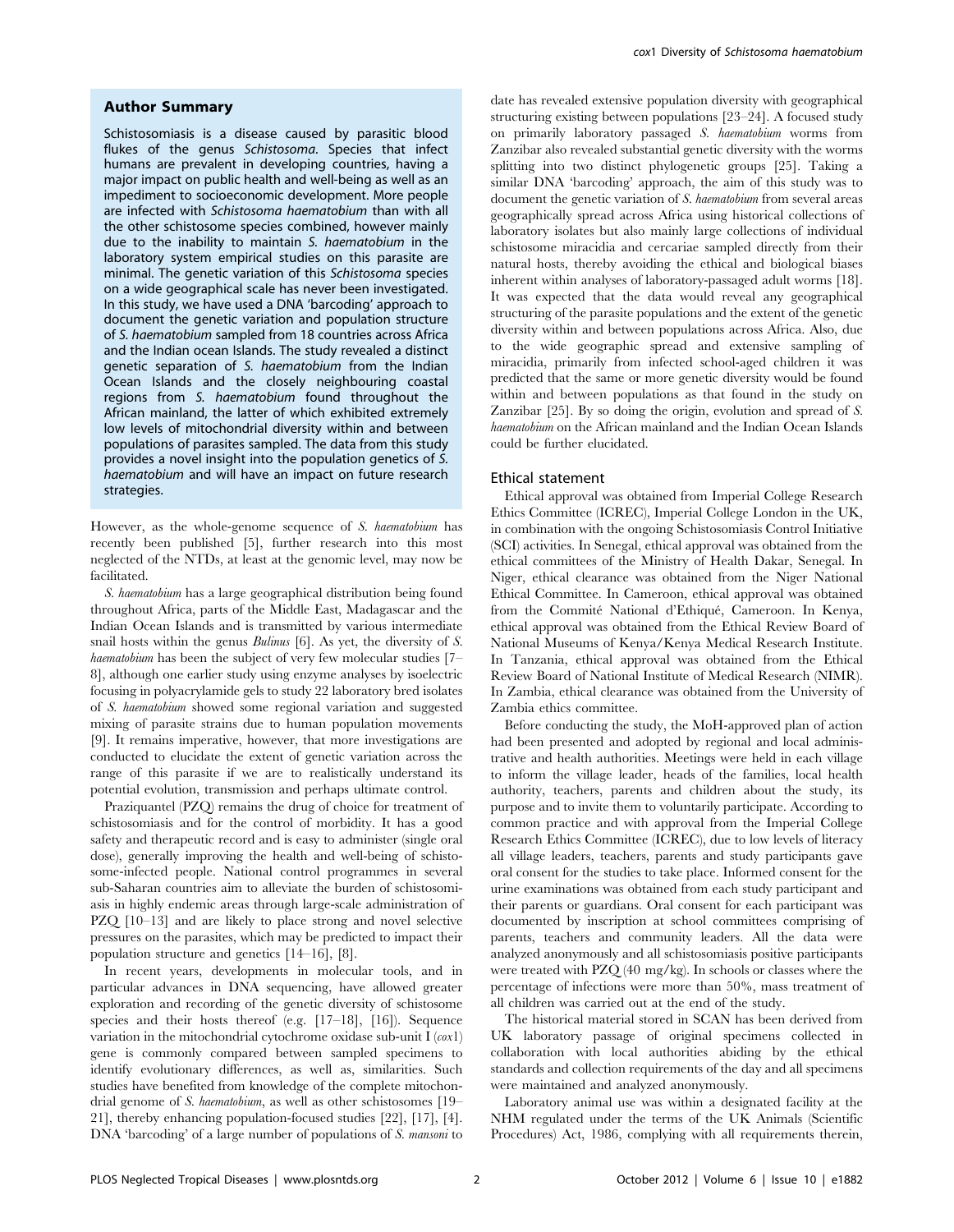including an internal ethical review process at the NHM and regular independent Home Office inspection. Work was carried out under the Home Office project license numbers 70/4687 (- 2003), 70/5935 (2003–2008), 70/6834 (2008-).

## Materials and Methods

## Sample collections

As part of a European Commission Specific Research Project (CONTRAST) 'A multidisciplinary alliance to optimize schistosomiasis control and transmission surveillance in sub-Saharan Africa', parasitological surveys were conducted at 13 localities in a total of seven countries across Africa between 2007–2010 (Table S1). Eggs were sampled directly from urine samples, either individually or pooled, of infected children. Eggs were concentrated from each infected urine sample by sedimentation or filtration, then rinsed in saline before transfer into a clean Petri dish containing mineral water and exposed to light to facilitate hatching of miracidia. Using a binocular microscope, individual miracidia were then captured in  $2-5 \mu$  of mineral water, pippetted onto Whatman FTA cards and allowed to dry for 1 hour [18].

Individual cercariae from naturally infected snails were also sampled from a few localities (Table S1). Snails collected from known transmission sites were placed individually or pooled into pots of fresh mineral water and exposed to light to stimulate cercarial shedding. On inspection, using a binocular microscope, visually identified schistosome cercariae were captured in  $2-5$  µl of mineral water, pipetted onto Whatman FTA cards and allowed to dry for 1 hour.

Laboratory passaged adult worms from nine additional localities held in the Natural History Museum, London (NHM) liquid nitrogen schistosome repository, Schistosome Collections at the Natural History Museum (SCAN), were also utilised for molecular analysis (Table S1). A feature of the biology of schistosomes relevant to the use of laboratory passaged samples for molecular analysis is that there will be a high level of selection or genetic bottlenecks imposed on the population during the passaging process and so these samples cannot realistically be treated as individual samples nor used to represent the true within-locality variation from these particular isolates [18]. Nevertheless, we chose to include these additional archived adult worm samples to increase the geographic range and scope of the current study. Individual worms sampled from the same laboratory passaged isolate/NHM number were not treated as individuals, but the different haplotypes found were used as representative data from those localities.

## DNA extraction and amplification

Whatman FTA stored samples. For genomic DNA (gDNA) extraction, a 2.0 mm disc containing the sample was removed from the card using a Harris-Micro-Punch (VWR, UK) and incubated for  $5$  mins in  $200 \mu l$  of FTA purification reagent (Whatman plc. Maidstone, Kent). The FTA purification reagent was removed and the disc was incubated for a further 5 mins in 200 µl of fresh FTA purification reagent. This process was repeated for a total of 3 washes and was followed by  $2\times5$  mins incubations in 200 µl of TE buffer. Samples were air dried at  $56^{\circ}$ C for 10–30 mins and the disc was visually checked to make sure it was dry before being used directly in PCR reactions.

#### Worms held in liquid Nitrogen

Adult worms were thawed on ice and total gDNA was extracted from individual males and females Table S1, using the DNeasy

Blood and Tissue Kit (Qiagen Ltd, Crawley, UK) and eluted in 100  $\mu$ l of buffer giving a concentration of 3.6–31.5 ng/ $\mu$ l of gDNA from each worm,  $2 \mu$  of which was used for PCR.

#### DNA amplification and sequencing

PCR of the partial region of the mitochondrial (mt) cytochrome oxidase (cox1) gene. For each individual worm, miracidium or cercaria, 956 bp of the mt cox1 gene was amplified in separate 25 µl PCR reactions using illustraTM puReTaq Ready-To-Go PCR Beads (GE Healthcare, UK) and 10 pmol of each primer (Forward primer: COX1\_Schisto\_5'; Reverse primer;  $COX1$ <sub>-Schist</sub>  $3'$  [26]. Thermal cycling was performed in a Perkin Elmer 9600 Thermal Cycler and the PCR conditions used were: 5 mins denaturing at  $95^{\circ}$ C: 40 cycles of 30 sec at  $95^{\circ}$ C, 30 sec at  $40^{\circ}$ C, 2 mins at 72 $^{\circ}$ C; followed by final extension period of 7 mins at 72°C. Four µls of each amplicon was visualised on a 0.8% gel-red agarose gel and positive PCR's were purified using the QIAquick PCR purification Kit (Qiagen Ltd, UK) and then sequenced on an 3730XL 96 capillary automated sequencer (Applied Biosystems, UK) in both directions using 1.6 pmol dilutions of the original PCR primers and internal sequencing primers  $S \cdot \text{haem}\_\text{cox1\_F} + S \cdot \text{haem}\_\text{cox1\_R}$  [25] and an Applied Biosystems Big Dye Kit (V1.1).

PCR of the partial region of the mitochondrial (mt) NADH-dehydrogenase subunit 1 (nad1) gene. To provide data from a different mt gene, the partial NADH-dehydrogenase subunit 1 (*nad*1) (756 bp) was amplified and sequenced as above using DNA available from several of the laboratory passaged samples (Table S1). The primers used were S.haem\_nad1\_F and S.haem\_nad1\_R  $[25]$ .

## Data analysis

mt DNA sequence analysis. All sequences for the different (cox1 and nad1) datasets were assembled and manually edited using Sequencher V4.6 (http://genecodes.com) to remove any ambiguities between forward and reverse strands. For each sample consensus sequences were aligned in Sequencher and polymorphic positions observed between individuals were checked and confirmed by visualisation of the original sequence chromatograms. The identity (species and gene) of the sequence was also confirmed using the Basic Local Alignment Search Tool (NCBI-Blast). Within each individual locality (see locality codes Table S1) consensus sequences from each individual sample were grouped and aligned in MacClade 4.05 and then collapsed together using Collapse V1.2 (http://darwin.uvigo.es/software/collapse.html) to identify individual samples with identical sequences. Each group of identical sequences and also any unique sequences became unique haplotypes for that site and consensus sequences were created and given a unique haplotype identifier code, consisting of the site code and a letter representing the different haplotypes within each locality. The numbers of individuals that presented each haplotype in each locality were also recorded.

Published mitochondrial data from other isolates of S. **haematobium.** Included in our analysis was *S. haematobium cox*1 and nad1 data available on the NCBI database (http://www.ncbi. nlm.nih.gov), which was downloaded and incorporated into the datasets from our collections (Table S1). The Zanzibar S. haematobium data from Webster et al. [25], was also included in the analysis.

Haplotype analysis. The complete datasets (sequences of the unique haplotypes from each locality found in this study and the published data) were aligned in MacClade 4.05, and then collapsed (Collapse V1.2 (http://darwin.uvigo.es/software/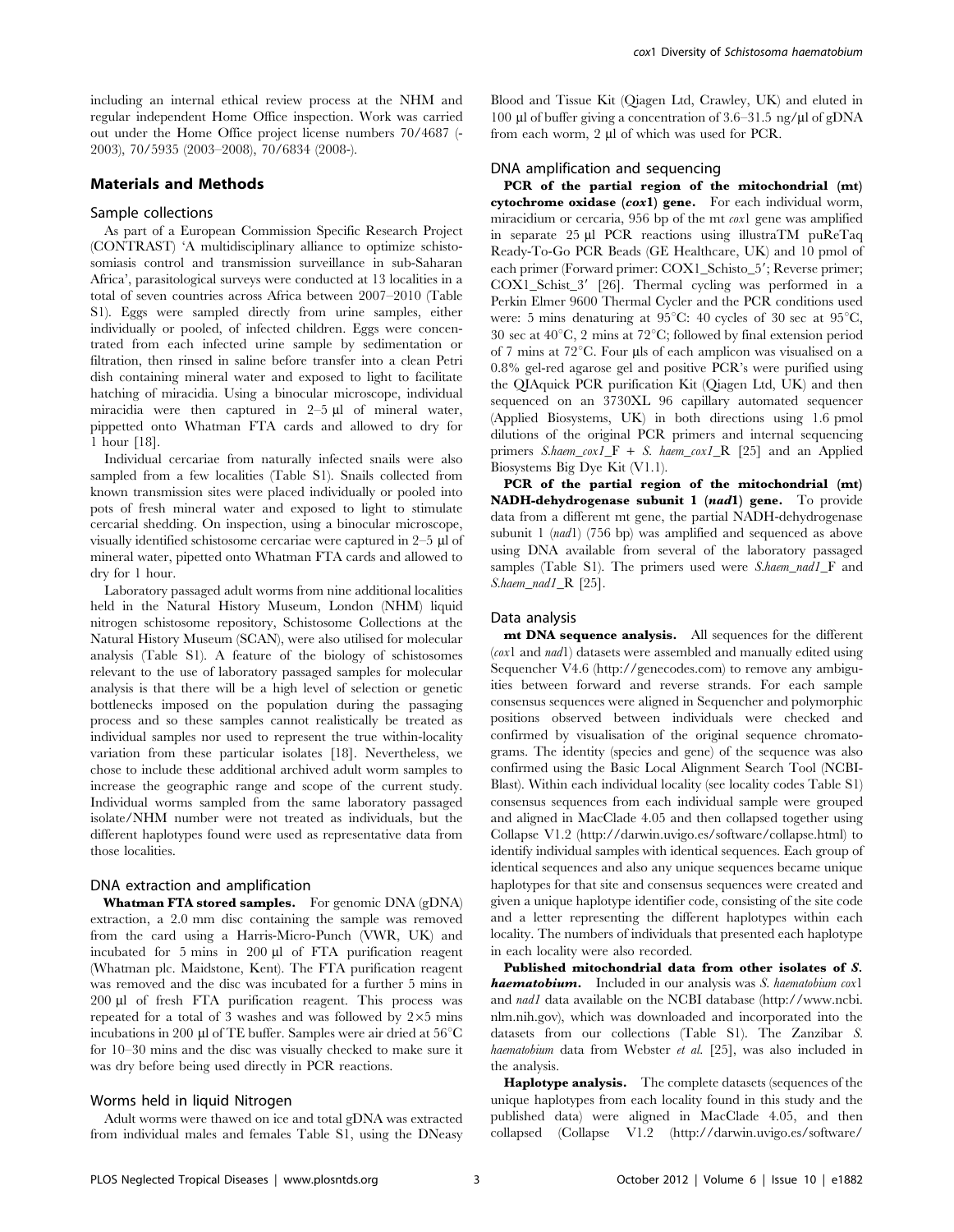collapse.html) to identify any identical haplotypes from different localities.

Haplotypes that were identical to the most common haplotype found across Africa (H1, Table S1) were noted. The sequence of this main  $(cox1 \text{ or } nad1)$  haplotype  $(H1)$  was used in the analyses to represent all the individuals that it corresponded to, unless stated otherwise. Haplotype sequences were submitted to EMBL/ Genbank (Table S1).

To estimate genealogical relationships between haplotypes, the individual haplotype sequences were aligned in MacClade V4.05 and then a minimum spanning network was created in the programme TCS (http://darwin.uvigo.es/software/tcs.html).

 $\cos 1$  phylogenetic analysis. All the  $\cos 1$  haplotype sequences were aligned in MacClade V4.05 and exported into Mega V5 [27]. Evolutionary relationships between the haplotypes were inferred using the Neighbour-Joining, Maximum Parsimony and Minimum Evolution methods using the Kimura's 2-parameter model (K2P) for pair-wise distance calculations. Analyses were subjected to 1000 bootstraps to test the reliability of branches of the trees. The topologies were rooted by the sister species Schistosoma bovis for which sequence data was obtained, using the methods described above, from a Senegal isolate that had been preserved in the NHM liquid nitrogen schistosome repository, SCAN. To test the topology of the tree further a Maximum Likelihood (ML) analysis with 500 replicates was also instigated in Mega V5 using the best fit ML model (HKY+G) which was calculated in Mega V5 and also by using the Akaike criterion in jModeltest V0.1.1 [28].

The net nucleotide divergence  $(D_a)$  between the two main groups found in this analysis was calculated with the Juke-Cantor correction model in DnaSP V5.

cox1 population genetic analysis. To analyze the population cox1 diversity the sequences from each individual sample were aligned in MacClade 4.05 and exported into DnaSP V5 [29]. These were then used to calculate haplotype diversity (h) and nucleotide diversity  $(\Pi)$ , the latter of which was calculated with Juke-Cantor corrections, which was the most complex substitution model available. Overall diversity was measured together with the diversity within different geographic regions and also each locality (Tables 1 & 2). All individual miracidia and cercariae were treated as independent samples and their individual sequences were incorporated into the analysis. In contrast, for samples obtained from laboratory passage, and therefore probably highly clonal as discussed above, only individual worms with different sequences were used in the analyses. No laboratory passaged samples were included in the within-locality analysis (Table 2).

Tests of selection. In DnaSP V5 the McDonald\_Kreitman test for selection and Tajima's test of neutrality were conducted on our cox1 data to investigate if there was significant selection occurring.

nad1 phylogentic analysis. Nad1 data was only available from a subset of the samples from 18 different localities and only from laboratory passaged worms or previously published data. Therefore, these data were only analyzed at a basic phylogenetic level and not the population level. The nad1 haplotypes were aligned in MacClade V4.05 and exported into Mega V5 [25]. Evolutionary relationships between the haplotypes were inferred using the Neighbour-Joining method and 1000 bootstraps to test the reliability of branches of the trees. The topologies were rooted by the sister species S. bovis as described for the cox1 data.

## Analysis of a nuclear marker

To compare variation found within the mtDNA with nuclear DNA, the complete ITS (1+2) rDNA (927 bp) was amplified from

|  | Table 1. Overall and regional cox1 diversity. |  |  |  |  |
|--|-----------------------------------------------|--|--|--|--|
|--|-----------------------------------------------|--|--|--|--|

| Region                     | n              | u              | h                 | Π           |
|----------------------------|----------------|----------------|-------------------|-------------|
| All                        | 1978           | 61             | $0.358 \pm 0.014$ | 0.00435     |
| <b>Mainland Africa</b>     | 1682           | 24             | $0.139 + 0.011$   | 0.00068     |
| Indian Islands***          | 296            | 43             | $0.926 \pm 0.009$ | 0.01177     |
| <b>East Africa</b>         | 197            | 21             | $0.829 \pm 0.020$ | 0.01129     |
| Kenya*                     | 20             | $\mathbf{1}$   | $\Omega$          | $\Omega$    |
| Tanzania                   | 23             | 3              | $0.170 \pm 0.102$ | 0.004       |
| Malawi*                    | 5              | $\overline{2}$ | $0.400 \pm 0.237$ | 0.00042     |
| Zambia                     | 71             | $\overline{2}$ | $0.028 \pm 0.027$ | 0.00006     |
| Coastal Kenya              | 78             | 15             | $0.874 \pm 0.021$ | 0.01216     |
| Egypt*                     | $\overline{2}$ | $\overline{2}$ | $1.0 \pm 0.5$     | 0.00113     |
| Sudan*                     | 1              | $\mathbf{1}$   | $\Omega$          | $\Omega$    |
| <b>Central West Africa</b> | 208            | 10             | $0.121 \pm 0.031$ | 0.00013     |
| Cameroon                   | 207            | 10             | $0.121 \pm 0.031$ | 0.00013     |
| Nigeria*                   | 1              | 1              | 0                 | 0           |
| <b>Far West Africa</b>     | 1353           | 10             | $0.026 \pm 0.006$ | 0.00003     |
| Niger                      | 136            | $\overline{2}$ | $0.029 \pm 0.020$ | 0.00003     |
| Senegal                    | 1211           | 7              | $0.023 \pm 0.006$ | 0.00002     |
| Mali*                      | 3              | $\overline{2}$ | $0.667 \pm 0.314$ | 0.00070     |
| Gambia*                    | $\mathbf{1}$   | $\mathbf{1}$   | $\mathbf 0$       | $\Omega$    |
| Liberia*                   | 1              | 1              | 0                 | $\Omega$    |
| Guinea Bissau*             | $\mathbf{1}$   | $\mathbf{1}$   | $\mathbf 0$       | $\mathbf 0$ |
| South Africa*              | 1              | 1              | 0                 | $\Omega$    |
| Mauritius*                 | $\mathbf{1}$   | $\mathbf{1}$   | $\Omega$          | $\Omega$    |
| Madagascar*                | 1              | 1              | 0                 | $\Omega$    |
| Zanzibar**                 | 214            | 27             | $0.893 \pm 0.013$ | 0.01137     |

 $n =$  number of samples sequenced:  $u =$  number of unique haplotypes found within the region; h = haplotype diversity  $\pm$  standard deviation;  $\Pi$  = nucleotide diversity.

\*samples form laboratory passaged or pooled larval stages. For these samples individual worms were not treated as individual samples but instead each different haplotype found was treated as an individual sample.

\*\*For Zanzibar the whole data set of Webster et al. [25], was used and due to the high number of worms sampled and high diversity found, individual worms were treated as individual samples. This was also used in the analysis of the diversity overall and in the Indian Island region.

\*\*\*This included samples from Zanzibar, Madagascar, Mauritius and Mafia. doi:10.1371/journal.pntd.0001882.t001

a single male and a single female worm from all localities that had representative adult worms available (Table S1). This marker was amplified and sequenced with the forward and reverse primers ITS1 + ITS2 [30] using the PCR and sequencing conditions as used for cox1. In the analysis, published S. haematobium ITS data were also included from Senegal (FJ588861), Mali (Z21716) and Zanzibar (GU257398). Sequences were aligned and any nucleotide differences recorded.

# Results

#### Sequence data

There were no differences between the ITS1+2 sequences from any of the samples. This nuclear marker therefore proved uninformative as a population genetic marker for S. haematobium.

In total 1978 cox1 sequences were analyzed: 46 from cercariae, 241 from laboratory passaged adult worms (35 published haplotype sequences from previous studies of which 27 were from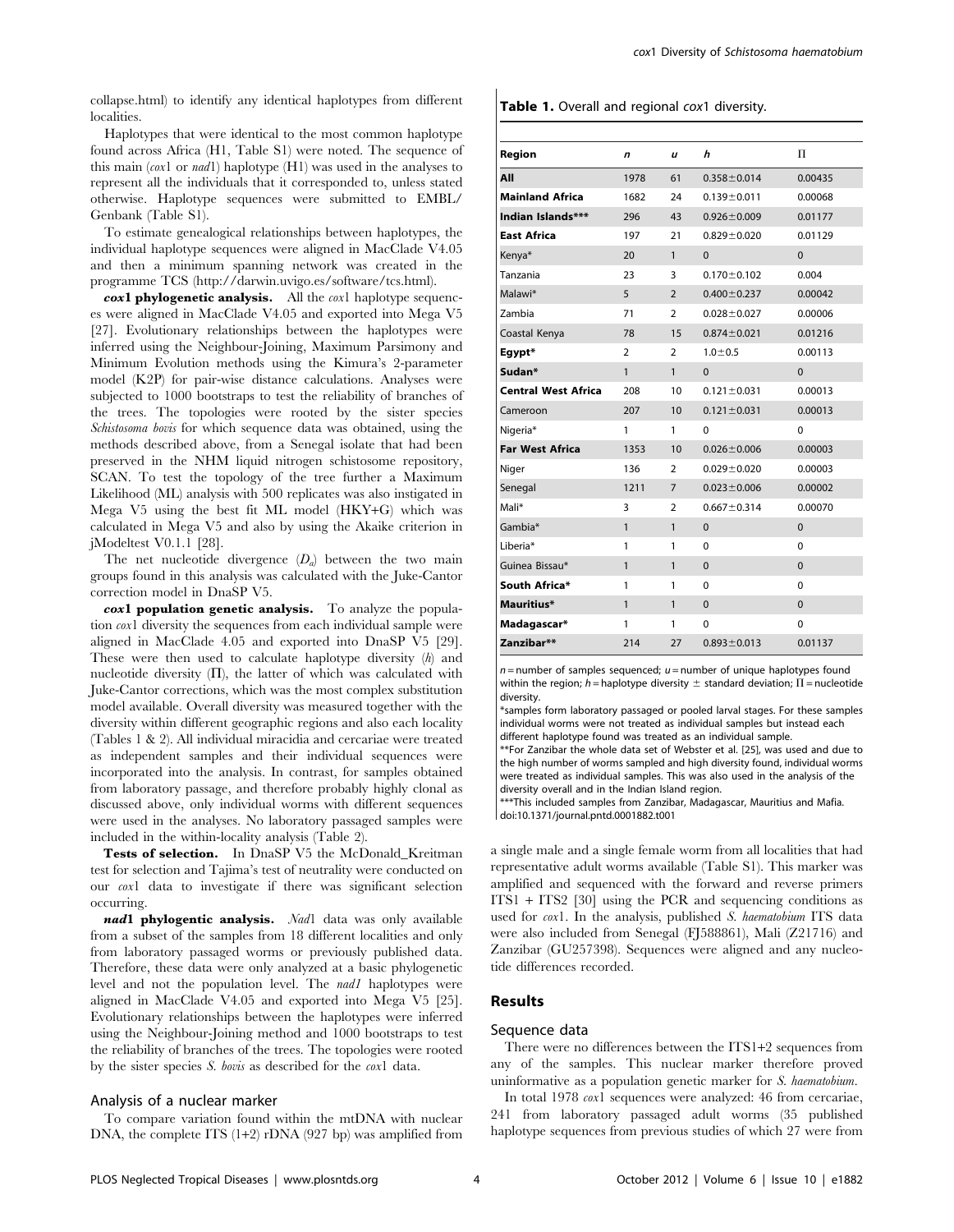|  |  |  |  |  |  | Table 2. Within locality cox1 diversity. |
|--|--|--|--|--|--|------------------------------------------|
|--|--|--|--|--|--|------------------------------------------|

| Locality*        | n                | u              | h                 | Π            |
|------------------|------------------|----------------|-------------------|--------------|
| Senegal          |                  |                |                   |              |
| Nder, SE3        | 397              | 2              | $0.005 \pm 0.005$ | 0.00001      |
| Temeye, SE4      | 120              | $\mathbf{1}$   | $\mathbf{0}$      | $\mathbf{0}$ |
| Podor, SE5       | 104              | 1              | 0                 | 0            |
| Tambacounda, SE6 | 288              | $\overline{2}$ | $0.014 \pm 0.010$ | 0.00001      |
| Kolda, SE7       | 10 <sup>10</sup> | $\overline{2}$ | $0.356 \pm 0.159$ | 0.00037      |
| Barkedji SE8     | 288              | 3              | $0.055 \pm 0.019$ | 0.00006      |
| Niger            |                  |                |                   |              |
| Libore, NI1      | 96               | $\overline{2}$ | $0.041 \pm 0.028$ | 0.00004      |
| Falmado, NI2     | 40               | 1              | 0                 | 0            |
| Cameroon         |                  |                |                   |              |
| Bessoum, CA1     | 193              | 10             | $0.130 \pm 0.033$ | 0.00014      |
| Okuro, CA2       | 10               | $\mathbf{1}$   | $\Omega$          | $\Omega$     |
| Kenya            |                  |                |                   |              |
| Taveta, KE1      | 20               | $\mathbf{1}$   | $\mathbf{0}$      | $\mathbf{0}$ |
| Coastal Kenya    |                  |                |                   |              |
| Rekeke, CK1      | 39               | 8              | $0.695 \pm 0.066$ | 0.01207      |
| Kinango. CK2     | 24               | 4              | $0.576 \pm 0.097$ | 0.00532      |
| Nimbodze, CK3    | 15               | 4              | $0.752 \pm 0.056$ | 0.00312      |
| Tanzania         |                  |                |                   |              |
| Mwanza, TA1      | 21               | $\overline{2}$ | $0.095 \pm 0.084$ | 0.00243      |
| Zanzibar, Zan    | 214              | 27             | $0.893 \pm 0.013$ | 0.01200      |
| Zambia           |                  |                |                   |              |
| Katunga. ZA2     | 20               | 1              | 0                 | 0            |
| Kafue, ZA3       | 18               | 1              | $\mathbf 0$       | $\mathbf{0}$ |
| Lisiko, ZA4      | 32               | 1              | 0                 | 0            |

 $n =$  number of samples sequenced;  $u =$  number of unique haplotypes found within the region; h = haplotype diversity  $\pm$  standard deviation;  $\Pi$  = nucleotide diversity.

\*Only localities where miracidial populations were collected and the data from Zanzibar [25] were included.

The Genbank Accession numbers for the cox1 data are JQ397330–JQ397399 and for the nad1 data are JQ595387-595404 (see Table S1).

doi:10.1371/journal.pntd.0001882.t002

214 individual worms isolated from Zanzibar [25] and 1869 from miracidia collected directly from their human hosts. The cox1 region (956 bp) analyzed contained 70 variable sites (53 parsimony informative), and the diversity found within the S. haematobium populations sampled was low with the sequences resolving into just 61 unique haplotypes. The percentage occurrence of each haplotype varied but there was a main common haplotype (H1) that was found across most of the localities and appeared frequently on mainland Africa, representing 1574 (80%) out of the 1978 overall sequences analyzed.

The minimum spanning TCS network (Figure 1) clearly shows the dominance of H1 and splits the haplotypes into two groups, one that is made up of 28 haplotypes from Zanzibar, Coastal Kenya, Tanzania, Mafia Island, Madagascar and Mauritius and one that is made up of 46 haplotypes from all localities sampled excluding Madagascar and Mauritius. The two groups could not be linked due to too many missing steps: the network for Group 1 is more basic with H1 being a dominant central point from which, many of the other haplotypes branch off by 1 single step (1 bp change). This closely linked network, linked by single bp changes,

is made of haplotypes predominantly found in mainland Africa (except Zambia) and a few haplotypes from Zanzibar. The majority of these single mutations do not form links with other haplotypes suggesting that they are random mutations that come and go but do not persist within the populations. Exceptions to this are the Egyptian haplotypes, which again branch off from the main haplotype H1 by one mutation and forms two haplotypes separated by a single bp change. The other more significant exceptions are longer branches forming more complicated networks with haplotypes from Zanzibar and its neighbouring regions Coastal Kenya and Mafia Island and also samples from Zambia. Both branches are again closely linked to H1 by single mutations with one branch also forming links with a Malawi haplotype and the other incorporates the haplotypes from Zambia. Group 2 forms a more complicated network between haplotypes and is more exclusive containing haplotypes from only the Indian Ocean Islands and the neighbouring East African regions of coastal Kenya and Tanzania.

# Phylogenetic structuring

As with the TCS analysis the same general splitting of the haplotypes was found with all phylogenetic methods separating the 61 haplotypes into two distinct well-supported groups (Figure 2) with H1 being central to the majority of the mainland African haplotypes. The details of all the samples that represent H1 can be seen in the sub tree in Figure 2. The tree topologies show the separation of samples from Coastal Kenya, Zanzibar, Mafia Island and Zambia from the main cluster in Group 1 and also the clear separation of Group 2 containing samples from the Indian Ocean Islands and its neighbouring African coastal regions.

The net divergence between the groups  $(0.02145 \pm 0.00102)$ shows a relatively short time between the genetic separation of these two S. haematobium groups compared to that of the much larger divergence from their sister taxa S. bovis (Group 1:  $0.11644 \pm 0.01978$ , Group 2:  $0.10932 \pm 0.02365$ 

## Population genetics

Measures of overall haplotype and nucleotide diversity, together with within region and locality diversity, are presented in Tables 1 and 2. Sample numbers will affect the diversity especially when very low levels of samples are used, however the data do show a clear difference in diversity between those localities where large numbers of individual larvae were sampled. The number of unique haplotypes found in the western regions of Africa compared to the east is extremely small even though sampling was biased towards the west and the diversity seen in the east comes mainly from the coastal Kenyan samples. There is also a vast contrast, with an extremely high diversity found within the populations sampled from the Indian Ocean Islands and the neighbouring coastal regions compared to the rest of Africa, where one dominant haplotype appears to persist throughout the mainland. We also tested for strong selection in our data and found no deviation from neutral expectations  $(p \text{ values were all} >$ than 0.05).

# nad1 S. haematobium data

The *nad*1 haplotypes sequenced from several of the samples (Table S1) also supported the findings from the cox1 data (Figure 3). The haplotypes again split into two distinct groups; 1) dominated by a central haplotype found throughout mainland Africa and Zanzibar with a few closely linked haplotypes forming short branches and a longer branch to the Zambian haplotype and 2) containing haplotypes from Zanzibar, Madagascar and Mauritius.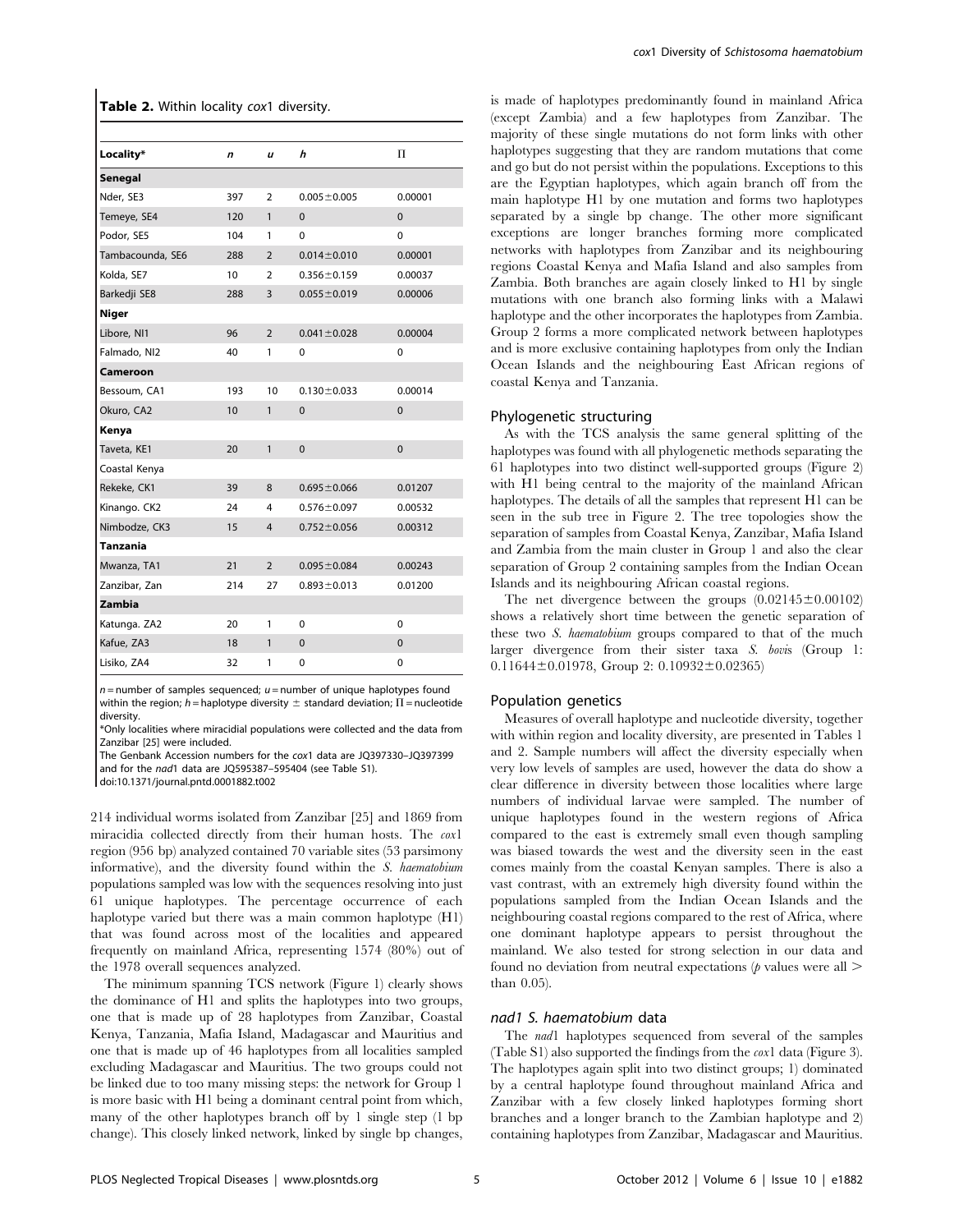

Figure 1. Minimum spanning TCS networks incorporating all the cox1 haplotypes analyzed in this study. Each line between haplotypes represents a single bp change and small circles between lines represent unsampled or extinct haplotypes. The network forms 2 distinct groups of haplotypes that cannot be linked. Group 1 is a simple network containing the main land African samples and a few of the Indian Ocean Island samples. The majority of the samples are closely clustered around the main haplotype (H1) by separate single links representing a single polymorphic position. There are 2 longer branches, ''blue star'', leading off from the main cluster to form networks between Zanzibar, Coastal Kenya, Tanzania (+Mafia) and Zambian samples. H1 represents samples from 29 out of the 43 separate localities and represents 1574 out of the 1978 sequences analyzed (see figure 2 for the list of haplotype codes that represent H1). Group 2 forms a more complicated network containing the majority of the samples from the Indian Ocean Islands and samples from the closely located areas of Coastal Kenya and Tanzania. Identical haplotypes are grouped in the same oval.

doi:10.1371/journal.pntd.0001882.g001

## Discussion

DNA 'barcoding' approaches are now commonly used to provide insights into population structure and diversity within species including schistosomes. Studies on S. mansoni have shown high levels of mtDNA diversity within and between populations from endemic areas with haplotypes segregating by geography [23–24].

This study is the first time that DNA *cox1* 'barcoding' has been used to elucidate the genetic diversity of S. haematobium populations across Africa and also from several of the Indian Ocean Islands (Zanzibar, Madagascar, Mauritius, Mafia). Ninety seven percent of the data generated came from larval stages sampled directly from their human hosts from across 20 localities, with the remainder of the data coming from historical collections based on laboratory-passaged worms. The study has revealed that the genetic diversity of S. haematobium across Africa is unexpectedly low. There were only 61 unique haplotypes found in the 1978 samples collected from 41 locations and 18 countries. The haplotypes split into two distinct groups; one that contains haplotypes predominately from mainland Africa with a few haplotypes from Zanzibar (Group 1) and the other that is made up of samples exclusively from the Indian Ocean islands and the neighbouring African coastal regions (Group 2). The net divergence between the two groups was considerable and was strongly supported by both the *cox*1 and the *nad*1 data. This is equivalent to the net divergence seen between some S. mansoni groups spread across Africa, separated by thousands of miles [24].

The lack of the diversity found within and between the S. haematobium samples can clearly be seen in the TCS network and phylogenetic analyses with a single haplotype (H1 from 1574

samples) being dominant across Africa with greater diversity found within the samples from the Indian Ocean Islands and the neighbouring African coastal regions. The nuclear ITS data showed no diversity from any sample proving that this can not be used as a population genetic marker for this parasite [24] although such a nuclear marker is vital for the detection of interactions with closely related species and for confirming species identity [31].

The longer branches stemming from the main H1 haplotype in Group 1 on the TCS analysis show that the populations from coastal Kenya, Zambia and Mafia are quite separated from the main haplotype group. The highest diversity was found in the S. haematobium populations from coastal Kenya and Zanzibar with complicated networks linking these haplotypes and several nodes not being represented by a haplotype. This suggests that haplotypes may have become extinct or that they have not been sampled indicating there may be more diversity still to be discovered in these areas. However, the basic network of single links around H1 suggests that further sampling in the other areas, reported on in this study, is unlikely to reveal further discrete groupings. With exceptions of haplotypes from the Indian Ocean Islands, Coastal Kenya and Zambia, the network clearly shows a lack of geographic structuring with the same cox1 haplotypes being found in Far West, Central West, East, South of Africa and also in Sudan, Egypt and Zanzibar.

The distribution of the haplotypes must reflect in part past movements of people. Group I and 2 parasites have been isolated from the same geographical regions and from the same host. For example, the haplotypes from Mwanza, Tanzania (TA1a + b), resolve into both network groups, one haplotype (TA1a) being identical to the H1 haplotype (Group 1) and one (TA1b) being identical to a haplotype found on Mafia Island and sitting at the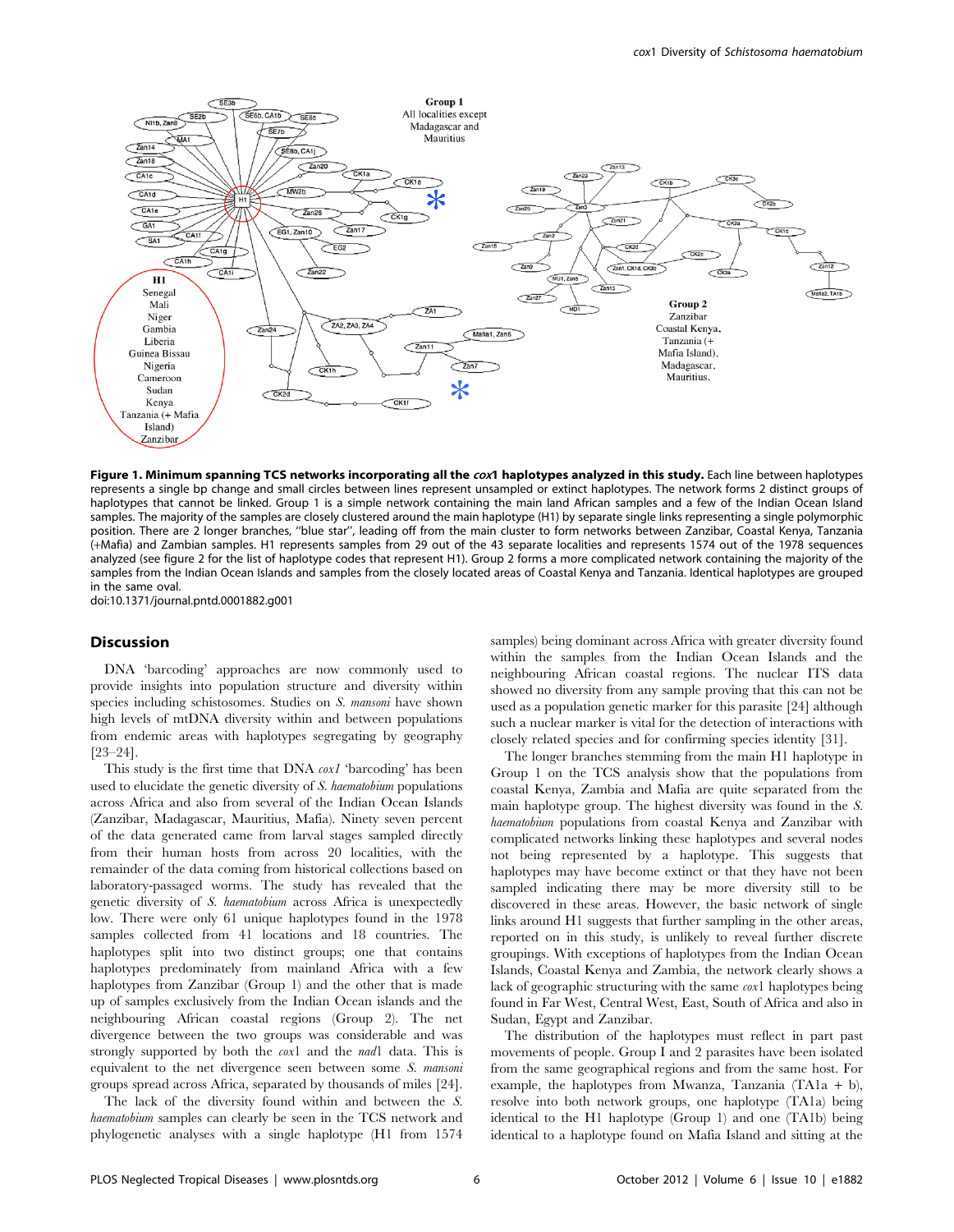

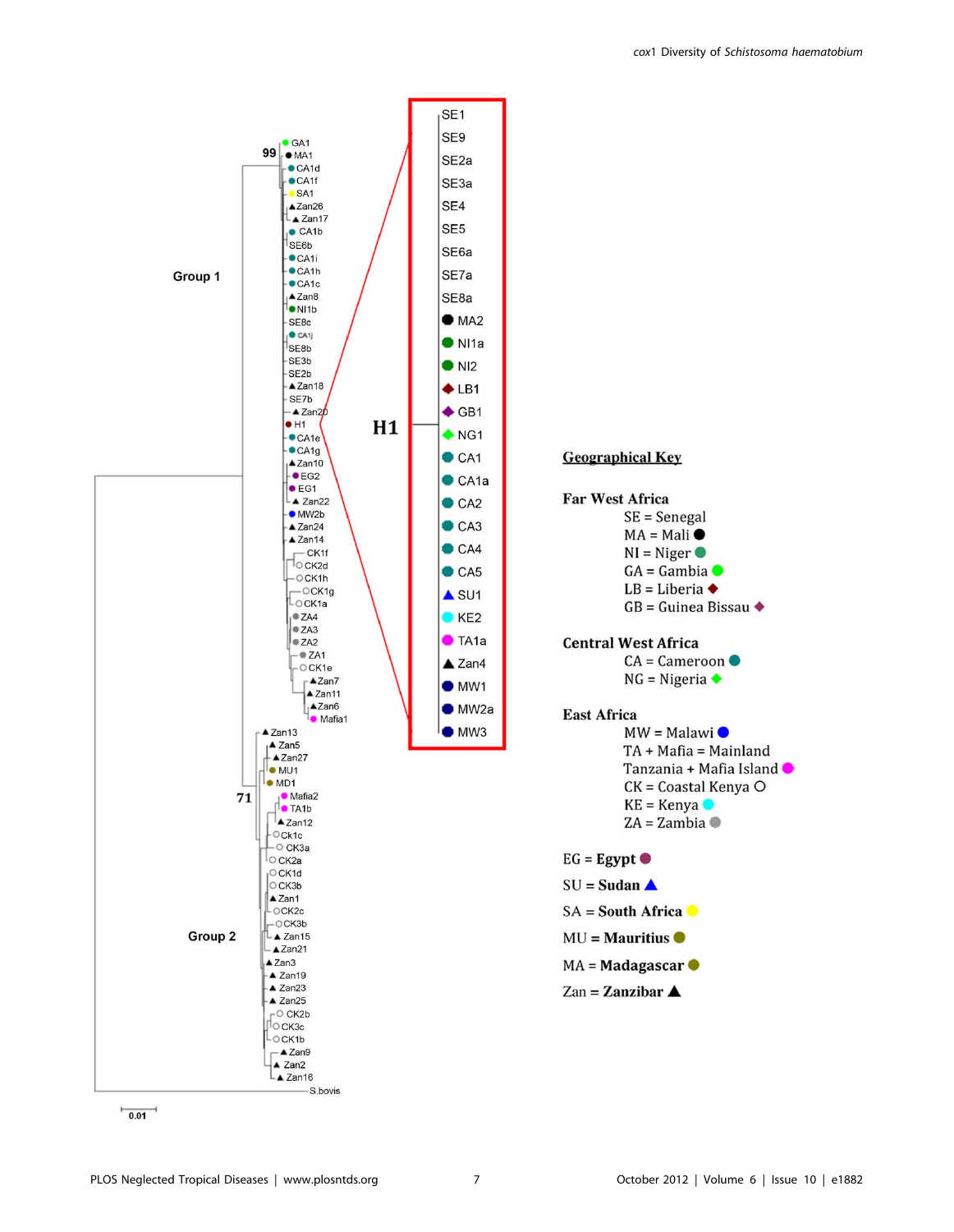Figure 2. Neighbour-joining cox1 tree topology. Nodal supports for the 2 groups are marked and details of the samples representing H1, "red dot'', are shown in the sub tree. Each terminal branch is labelled with the individual haplotype codes as detailed in Table S1. doi:10.1371/journal.pntd.0001882.g002

end of a long branch within Group 2. This suggests that in this geographic region as well as the main dominant S. haematobium genotype there has also been transfer of Group 2 schistosomes from the Indian Ocean Islands and the neighbouring coastal regions probably associated with the movements of people [32]. Similarly, the positioning of the Mafia haplotypes (Mafia  $1 + 2$ ) in the two groups shows the close affinity of this population with S. haematobium from Zanzibar. This is not unexpected due to infected children from Mafia having a travel history to the Zanzibar mainland and that urogenital schistosomiasis is suggested to be imported and not endemic on Mafia.

The higher diversity found in the coastal Kenyan populations (15 haplotypes), the close clustering with the Zanzibar haplotypes and the separation of these populations into the two groups also



 $SE = Senegal$  $EG = Egypt$  $MA = Mali$   $\bullet$  $SU = Sudan \triangle$  $GA = Gambia$  $LB = Liberia$   $\triangle$  $SA = South Africa$  $GB =$  Guinea Bissau  $\blacklozenge$  $MU =$ Mauritius **Central West Africa**  $MD = Madagascar$  $CA = Cameron$   $\bullet$  $Zan = Zanzibar \triangle$  $NG = Nigeria$ **East Africa**  $MW = Malawi$ TA + Mafia = Mainland Tanzania + Mafia Island <sup>●</sup>  $ZA = Zambia$ 

Figure 3. Neighbour-joining nad1 tree topology supporting the topology of the cox1 tree. Nodal supports for the 2 groups are marked and details of the samples representing H1, ''red dot'', are shown in the sub tree. Each terminal branch is labelled with the individual haplotype codes as detailed in Table S1. doi:10.1371/journal.pntd.0001882.g003

PLOS Neglected Tropical Diseases | www.plosntds.org 8 8 0 0ctober 2012 | Volume 6 | Issue 10 | e1882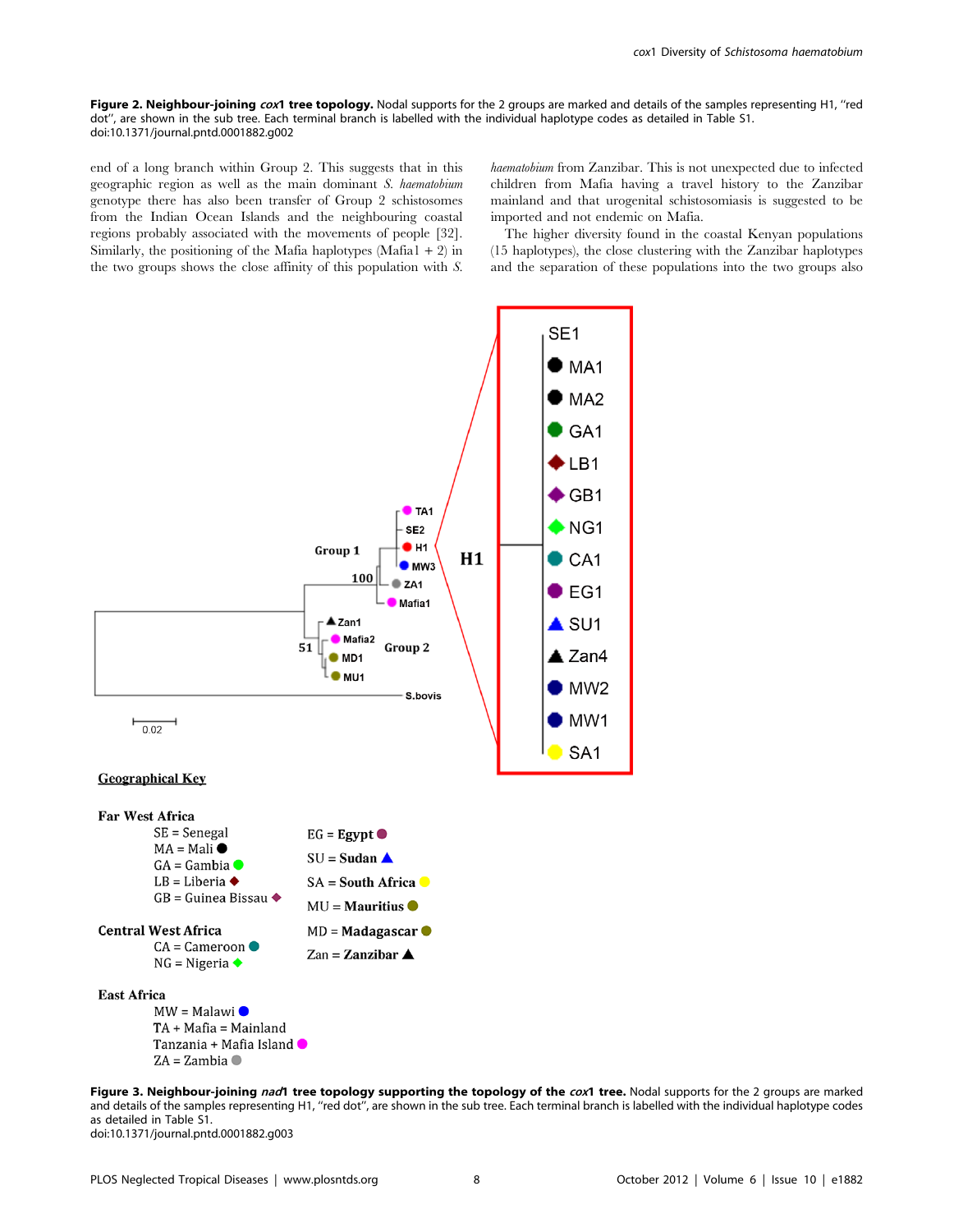suggests a close association between parasites from coastal Kenya and Zanzibar. There is probably mixing and movements of the populations between coastal Kenya and Zanzibar and vice versa with the movements of people between these areas due to the trade routes between the Indian Ocean islands and the neighbouring East African coastal regions [32]. The positioning of the haplotypes from Madagascar and Mauritius in Group 2 further supports the uniqueness of the haplotypes from the Indian Ocean Islands and neighbouring East African coastal regions compared to those from mainland Africa. The recognition and distribution of Group 2 schistosomes suggests movement of S. haematobium populations from endemic adjacent regions such as Madagascar and the Arabian Peninsula. There is a history of prolific trade links between the Arabian Peninsula, India, the Indian Ocean Islands and the East coast of Africa aided by the Monsoon trade winds, which probably would have facilitated the movements of people and their parasites between these areas.

In consideration of general population genetic theories, the extremely low levels of genetic diversity between the S. haematobium populations separated by 1000's of miles across continental Africa compared to the high diversity found within the populations from the more isolated Indian Ocean Islands and their closely neighbouring African coastal regions is unexpected. It is particularly striking that the dominant haplotype H1 occurs across Africa with 1574 samples analyzed not showing a single nucleotide mutation in the mtDNA analyzed. The success of this haplotype might be attributed to a founder effect following a population 'bottleneck' with only a few individual parasites surviving and participating in a later population expansion. The lack of diversity found across Africa and the restriction of the Group 2 haplotypes to coastal regions of East Africa and the Indian Ocean Islands suggests that this may have happened relatively recently in terms of the evolutionary history of these parasites. Given the close phylogenetic relationship of the Indian/Asian and African Schistosoma species [33–34] it is possible that the lack of genetic diversity found within and between the *S. haematobium* populations across mainland Africa is attributed to a re-invasion by a small number of individuals of S. haematobium into Africa from a larger population in Asia across the Arabian peninsula, with a subsequent rapid spread and population expansion across Africa from East to West. The new small re-established population in Africa would be more sensitive to genetic drift and increased inbreeding resulting in low genetic variation. Due to the lack of fossil records it is extremely difficult to accurately define the evolutionary history and phylogeography of the Schistosoma genus [24], [34–35] however, data such as that reported here do provide new insights into how these parasites evolved and spread and c learly it will be of interest to barcode samples from the Arabian Peninsula.

One factor that could have influenced the divergence of our populations into the two groups relates to compatibility with intermediate snails hosts. Intermediate host use of S. haematobium is very specific and varies in different geographical locations [6]. However, based on current day snail distributions there is no obvious correlation between intermediate host use and the observed parasite diversity. S. haematobium in East Africa and the Indian Ocean Islands is mainly transmitted by Bulinus africanus and B. forskalii group species while elsewhere the same species groups can be involved but snails of the B. truncatus tropicus complex may also play an important role in transmission. However, the study by [36] did show that the intermediate snail host,  $B$ . globosus, separates into distinct West and East African clades on a molecular phylogenetic tree, possibly suggesting that the distribution of East African B. globosus could be a limiting factor in the spread of Group 2 type parasites. It is clear that more studies are needed to investigate the role of the different snail species and geographical populations of Bulinus in the transmission of Group 1 and Group 2 type parasites. As well as intermediate snail host compatibility it will be important to determine whether the different groups give rise to infections which result in different pathologies or which respond differently to treatments as genetic diversity has been noted to possibly have an effect on such characteristics [37].

Though the small regions of nuclear DNA analyzed in this study proved highly conserved, it is likely that there could be more diversity found in other regions of the nuclear genome, which may or may not correlate to that found in the mt DNA. A recent study [8], using a small number of microsatellite markers did find diversity in S. haematobium miracidial populations from Mali conflicting the data presented here, however only laboratory maintained material from Mali was analysed in the present study and so a direct comparison cannot be made. Due to the difficulties in directly sampling natural schistosome populations there exists a strong sampling bias within this study with the majority of the data obtained from large larval schistosome populations collected from 6 countries. The other countries are represented by far fewer or laboratory maintained samples and whilst providing useful genetic data it cannot be concluded that they are representative of the true genetic diversity in these countries. More samples need to be analyzed from more areas and with more genetic markers to further elucidate the genetic diversity of S. haematobium populations from all it's endemic areas. It would also be beneficial to analyze both nuclear and mt DNA simultaneously from the same individual sample in future population genetic studies and the recent publication of whole-genome sequence of an Egyptian isolate of S. haematobium [5] will facilitate the development of many more nuclear markers for population genetic analyses at the genomic level.

The genetic diversity of schistosome populations can be influenced by a variety of factors such as; host water-contact patterns, host immunity and susceptibility and moreover, mass chemotherapy has a great potential to promote selection. [15], [8]. The impact of the large-scale administration of PZQ, through national control programmes [11–12] on the genetic selection of both S. mansoni and S. haematobium is an area of high interest with respect to the development of drug resistance [38–40], [14–15], [41]. A high population diversity would be expected to provide a wide genetic base for selection to act upon possibly increasing the rate of resistance to treatment developing, ultimately resulting in a decline in diversity over time to a few, non susceptible genotypes [42]. The relatively low level of diversity within S. haematobium across most of mainland Africa, as defined by the current genetic markers, may indicate that these parasites may be less likely to change under drug pressure, however the high genetic diversity found on Zanzibar and the neighbouring African coastal region could offer a genetic base for the development of PZQ resistance and hence changes in parasite diversity in relation to chemotherapy needs to be monitored in these highly diverse areas.

This study has reported on some very unusual findings in relation to S. haematobium mtDNA population genetics. It is clear that further sampling in many areas will not dramatically increase the mtDNA diversity found but in areas such as Zambia, the East African coastal regions and the Indian Ocean islands where more diverse populations of S. haematobium have been found, further sampling would add to our understanding of the parasite population movements and diversity. It is also important that the population genetics of the S. haematobium is monitored further to link diversity with morbidity and to provide information on the response of parasite populations to drug treatment pressures. The